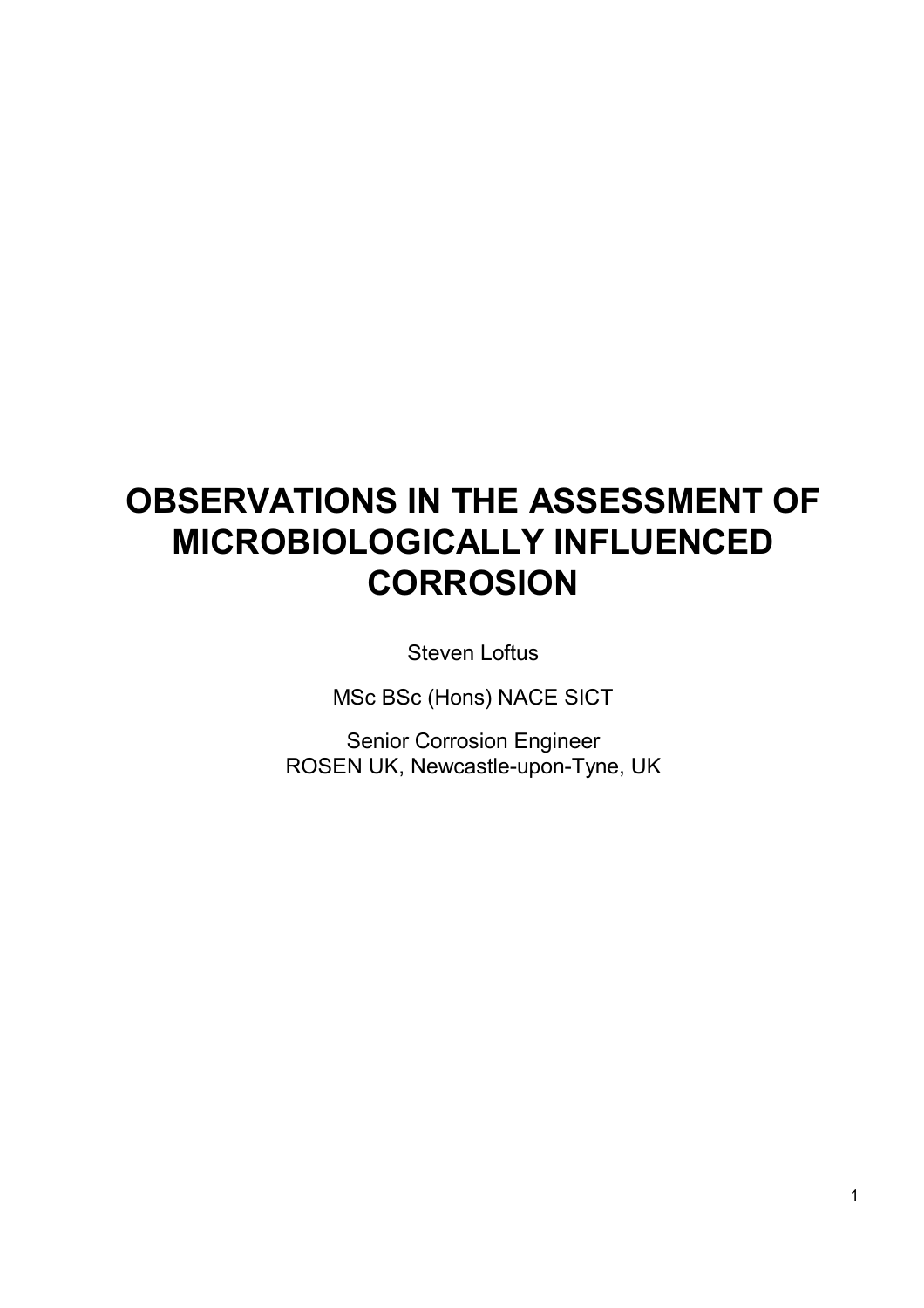#### **ABSTRACT**

The presence of microorganisms and their associated activity is increasingly recognised as a major concern in the oil and gas industry. Microbiological activity can adversely affect pipeline systems in a number of ways from biofouling causing operational problems to microbiologically influenced corrosion (MIC).

MIC is the process by which corrosion is initiated and/or accelerated by the activities of microorganisms. Detecting microbiological activity from pipeline system samples (in deposits, scales, biofilms and fluids) is a critical initial step in evaluating the system risk of MIC. But how do we predict, assess and evaluate the risk of MIC in a pipeline system? This paper gives a review of different MIC modelling approaches and an overview of how we can look to successfully assess and evaluate the risk of MIC for pipeline systems.

#### **1. INTRODUCTION**

In oil and gas pipeline systems, internal corrosion is caused by the presence of water at the metal surface, providing an electrolyte for corrosion reactions to occur in an otherwise non-conductive environment. Internal pitting corrosion and metal wall loss is possible in pipeline systems with very low basic sediment and water (BS&W) contents (<0.5%) at locations where sediments are able to accumulate [1,2]. Such sediments, often termed 'sludges' are composed of varying combinations of hydrocarbons, sand clays, corrosion by-products, microorganisms and water. Biologically active pipeline sludges are known to accumulate and concentrate water from the oil, and create a metal-water interface, leading to the formation of localised under-deposit corrosion [3]. These sludges can support the formation and proliferation of microbial colonies, creating conditions that are conducive to microbiologically influenced corrosion (MIC).

Microbiological activity can adversely affect oilfield systems in a number of ways; general heterotrophic bacteria (GHB) are directly involved in biofouling (biofilm formation) which can contribute to a reduced efficiency of production and associated equipment operation. The formation of biofilms can provide favourable environments for anaerobic sulphate-reducing bacteria (SRB), for example, which produce hydrogen sulphide  $(H<sub>2</sub>S)$ ; the production of H<sub>2</sub>S not only reduces the quality of the oil and gas produced (souring of production fields), but also increases the risk of corrosion. The process by which corrosion is initiated and/or accelerated by the activities of microorganisms is commonly recognised as MIC. One important factor to understand in the assessment of MIC is how the microorganisms initially enter pipeline systems.

The presence of microorganisms and their associated activity is increasingly recognised as a major concern in the oil and gas industry. Microorganisms can enter a pipeline system from a number of sources at varying enumerations. In addition to existing endogenously in petroleum reservoirs, microbes can often be introduced into oilfield systems at the initial stages of drilling and well completion, during shut-in periods, and during secondary and tertiary recovery of hydrocarbons. Microorganisms may also enter pipeline systems and remain viable for long periods from as early as the pipeline construction phase, particularly during commissioning when untreated hydrotest waters are used. Operational pipelines may sometimes receive bacterially contaminated fluids from upstream production systems, which if untreated will remain a source of persistent contamination requiring continuous mitigation if the source is not eradicated (if this is even possible!). It is therefore a fair assumption that most pipeline systems will host microorganisms of various species and enumerations at some stage during their life cycle. However, it should be noted that the presence of microorganisms in a system does not necessarily equate to the realisation and occurrence of MIC. The occurrence or risk of MIC is primarily dependent upon the pipeline environmental conditions being viable for sustained biofilm formation and steady state growth and proliferation of microorganisms. Additionally the system must be systematically and routinely monitored for the presence of microorganisms to support the risk assessment. With an understanding of which microbial species are present in a system, the pipeline environmental conditions, and whether they are able to support the MIC process, we can begin to appreciate whether a system is at risk of MIC occurring.

## **2. MICROBIOLOGICALLY INFLUENCED CORROSION MECHANISM**

MIC is, like any other corrosion mechanism, an electrochemical process; microorganisms are able to initiate, facilitate or accelerate corrosion reactions through the interaction of three components that make up this system – metal, solution and microorganisms.

Owing to the importance of MIC in the oil and gas industry it has been the subject of extensive studies and several models have been proposed to explain the mechanism of biocorrosion [4]. There are two recognised mechanisms that explain microbial action in corrosion processes; the 'classical mechanism' and the 'modern mechanism'.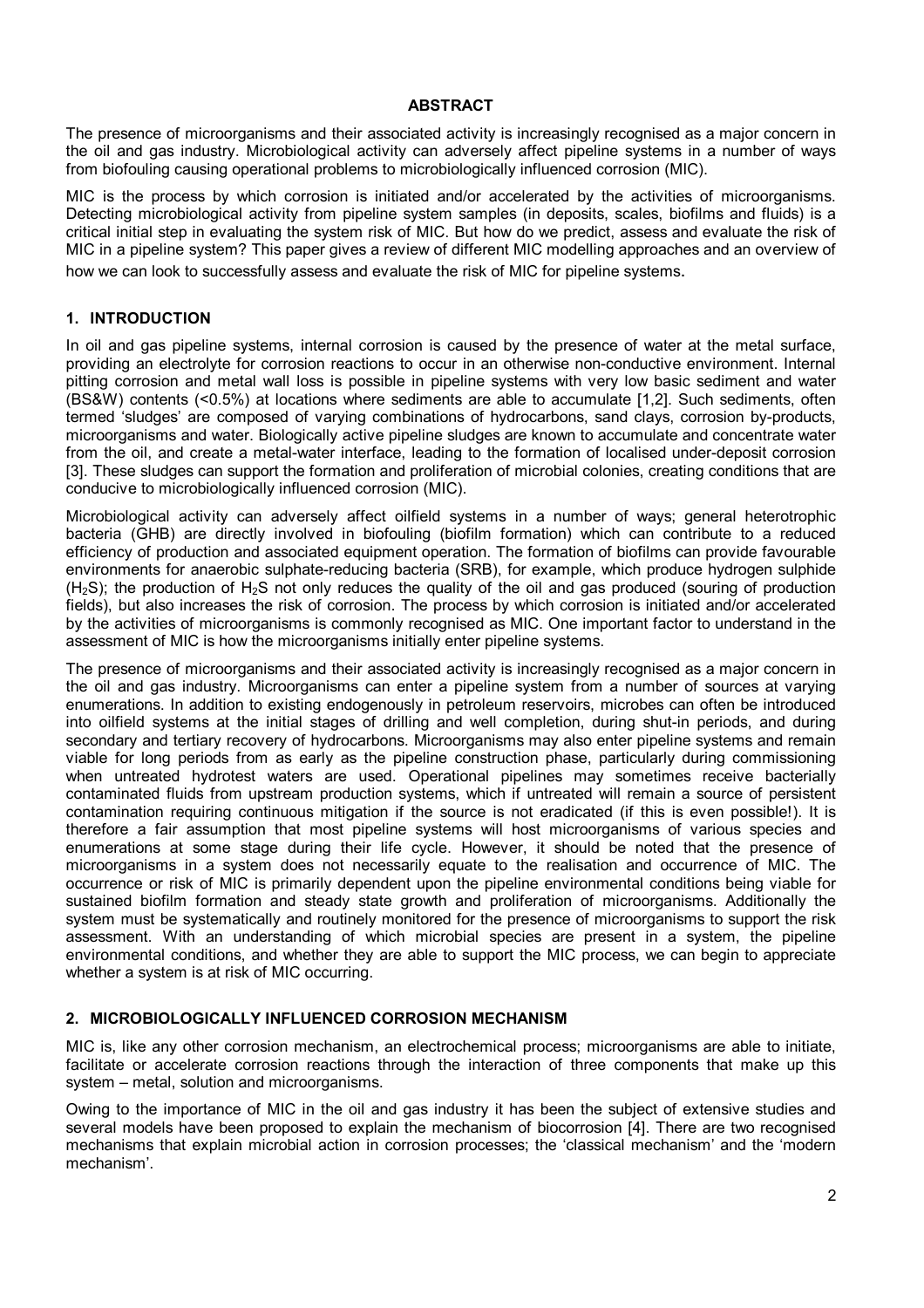The classical mechanism of MIC dictates that microbial activities in a system produce chemicals that participate in a corrosion reaction and accelerate the associated corrosion rate. There are predominantly four microbial species that are known to influence corrosion in such a way: sulphate-reducing bacteria (SRB), acid producing bacteria (APB), iron-reducing bacteria (IRB) and iron-oxidising bacteria (IOB). Of these, SRB is most frequently encountered in pipeline systems in oil and gas production. SRB metabolism converts 'sulphate'  $(SO<sub>4</sub><sup>2</sup>)$  into 'sulphide'  $(S<sup>2</sup>)$ ; this reaction requires hydrogen atoms, therefore in the presence of SRB the cathodic hydrogen reaction is accelerated and the corrosion rate increases. Other species such as sulphur oxidising bacteria, manganese oxidising bacteria, methanogens and slime formers are also known to be associated with MIC. Despite extensive studies there still remains some uncertainty as to how many actual species contribute to corrosion; however the predominant species are those that are used as markers in determining the risk of MIC to an asset internally or externally.

MIC typically results in localised corrosion and the modern mechanism differentiates from the classical in that it proposes that the initial step is the formation of a biofilm. Biofilms are the glue that hold microbes together and are typically believed to contain about 95% water. The key steps in biofilm formation are presented in Figure 1 and outlined as follows [5,6]:



**Figure 1: Key steps in biofilm formation [5].** 

- 1. Biofilm formation begins when small amounts of organic material attach to the metal surface. This 'conditioning film' accumulates at the metal surface.
- 2. Microbes attach onto the organic layer. Planktonic bacteria from bulk water form colonies on the metal surface and become sessile by excreting extracellular polymeric substances (EPS) that anchors the cells to the surface. Difference species of sessile bacteria replicate at the metal surface.
- 3. A thick biofilm develops on the metal surface. Micro-colonies of difference species continue to grow and eventually establish close relationships with each other on the metal surface.
- 4. The biofilm becomes thick enough to exclude oxygen at the metal surface, allowing the formation of an anaerobic zone near the metal surface. The biofilm increases in thickness and the electrochemical conditions beneath the biofilm begin to differ from those of the bulk environment.
- 5. Aerobic and anaerobic bacteria develop where conditions are most favourable for them. In practice, the classical mechanism associated with SRB activity can take place beneath the established biofilm.

The biofilm continues to thicken until parts of it are torn away by flowing fluids; this allows the process to begin again when the detached biofilm adsorbs onto another part of the metal surface. Localised corrosion can develop on the metal surface beneath such a biofilm and lead to corrosion pitting.

Under the MIC mechanisms described, microorganisms can initiate or contribute to electrochemical corrosion by the following 'modes of attack' [5]:

- a) Direct chemical action of metabolic products such as sulphides (SRB and the classical mechanism).
- b) Generation of electrochemical cell by deposition of cathodic and conducting metal sulphides *e.g.* iron sulphide (FeS), often in conjunction with a) (SRB and the classical mechanism).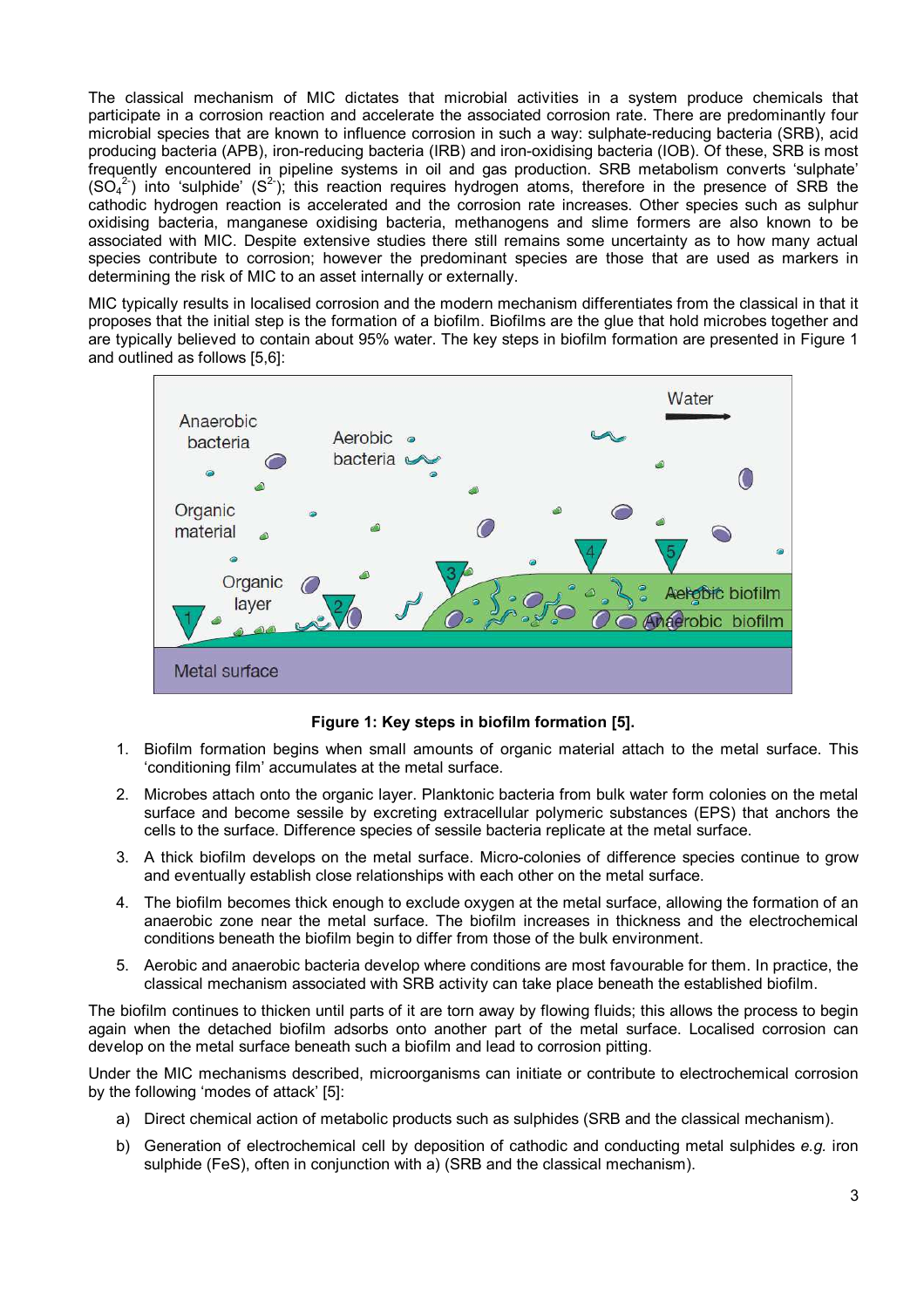- c) Cathodic depolarisation by removal of hydrogen associated with anaerobic growth, often in conjunction with a) and b) (SRB and the classical mechanism).
- d) Localised electrochemical effects due to local chemical changes which establish local differential cells, often in conjunction with a) and b). Biofilm formation can also contribute to this (modern mechanism).
- e) Removal of inhibitory substances such as nitrite corrosion inhibitors.
- f) Direct degradation of protective coatings by using the coating components as a source of carbon reduce efficiency of the protective system.

MIC is relatively difficult to predict as well as diagnose compared to other corrosion mechanisms. The mechanisms involved in MIC are complex due to the diversity of contributing factors as well as the occurrence of synergistic effects [7]. For example, the growth of a biofilm is governed by a number of physical, chemical and biological processes, commonly termed abiotic and biotic processes, which is a critical point to note when considering the susceptibility of a system to MIC.

## **3. DETECTING MICROBIOLOGICAL ACTIVITY IN OILFIELD SYSTEMS**

Detecting microbiological activity from oilfield samples (in deposits, scales, biofilms and fluids) is an important initial step in evaluating the system risk of MIC. Detection methods focus on the application and implementation of biological techniques by making use of the features of the bacteria. In the oil and gas industry, detecting microbiological activity is still primarily based on cultivation techniques.

Culture-based methods involving bacterial culturing in specific artificial growth media have long been established as the standard technique in the oil and gas industry for the identification and enumeration of bacteria [8]. The most commonly used culture-based method is the 'serial extinction dilution technique', with the test comprising of a 'serial dilution step' followed by an 'incubation step' using a growth media selective for the bacteria of interest. For example, if the bacteria of interest is SRB, vials containing specifically formulated SRB growth medium will be used in the test. If possible the serial dilution part of the test should be carried out within a few hours of obtaining the subject samples (typically done on site). Following the incubation period, the SRB population density in the original sample is determined to the nearest order of magnitude by the number of vials in each dilution series that turn black because of bacterial sulphide production. According to current standards [8], the prescribed incubation period for SRB is a minimum of 28 days, but a very good indication of the SRB count can usually be obtained after 10-14 days of incubation. To improve the accuracy of such methods, typically threefold or fivefold replicate serial dilution enumeration is carried out to allow a mean probable number (MPN) of bacteria to be determined from standard MPN tables [5].

A common criticism of the culture-based methods such as serial extinction dilution MPN is their inherent bias regarding strain isolation and growth, meaning that only a small proportion (usually less than 1%) of the microorganisms in a sample are cultivable and therefore analysed [9,10]. These techniques may therefore not be adequate in detecting all of the microorganisms potentially involved in the corrosion processes (it is important to note that within a biofilm, only some of the bacteria directly cause MIC while other bacteria in the biofilm community contribute to MIC indirectly [11]). Consequently, the culture-based methods may severely misinterpret/misrepresent the actual system condition [12] by underestimating the bacterial population size and failing to reflect the role of the uncultivated (and therefore 'undetected') bacteria potentially involved in MIC [13]. Conversely, field situations have been reported where significant levels of SRBs have been enumerated but the system shows little or no MIC, which has been attributed to the selective enrichment of SRB not heavily involved in MIC [12,14].

The limitations associated with the culture-based methods have led to the development of other cultureindependent methodologies, which are gaining increasing acceptance in the oil and gas industry [15]. There are several different types of culture-independent methods such as measurement of adenosine triphosphate (ATP) levels, measuring specific enzyme activity, and the most powerful, molecular microbiological methods (MMM) [16]. MMM involve the extraction of DNA directly from the microorganisms present in a sample; the polymerase chain reaction (PCR) is then used to amplify copies of a particular gene in the sample to such an extent that the DNA fragments can be used to identify the bacteria. An advancement of the traditional PCR method is the real-time quantitative PCR (qPCR) technique, which in addition to bacterial characterisation can provide more accurate and reproductive enumeration (quantitative) data regarding microbial communities [17].

Microbiological monitoring based on advanced molecular microbiological analysis has successfully been applied to offshore production pipelines [18], leading one North Sea operator to no longer conduct traditional MPN culturing methods as part of microbiological monitoring programs [16]. These molecular techniques have been demonstrated to be a faster and more accurate means of microbiological monitoring [13], allowing for the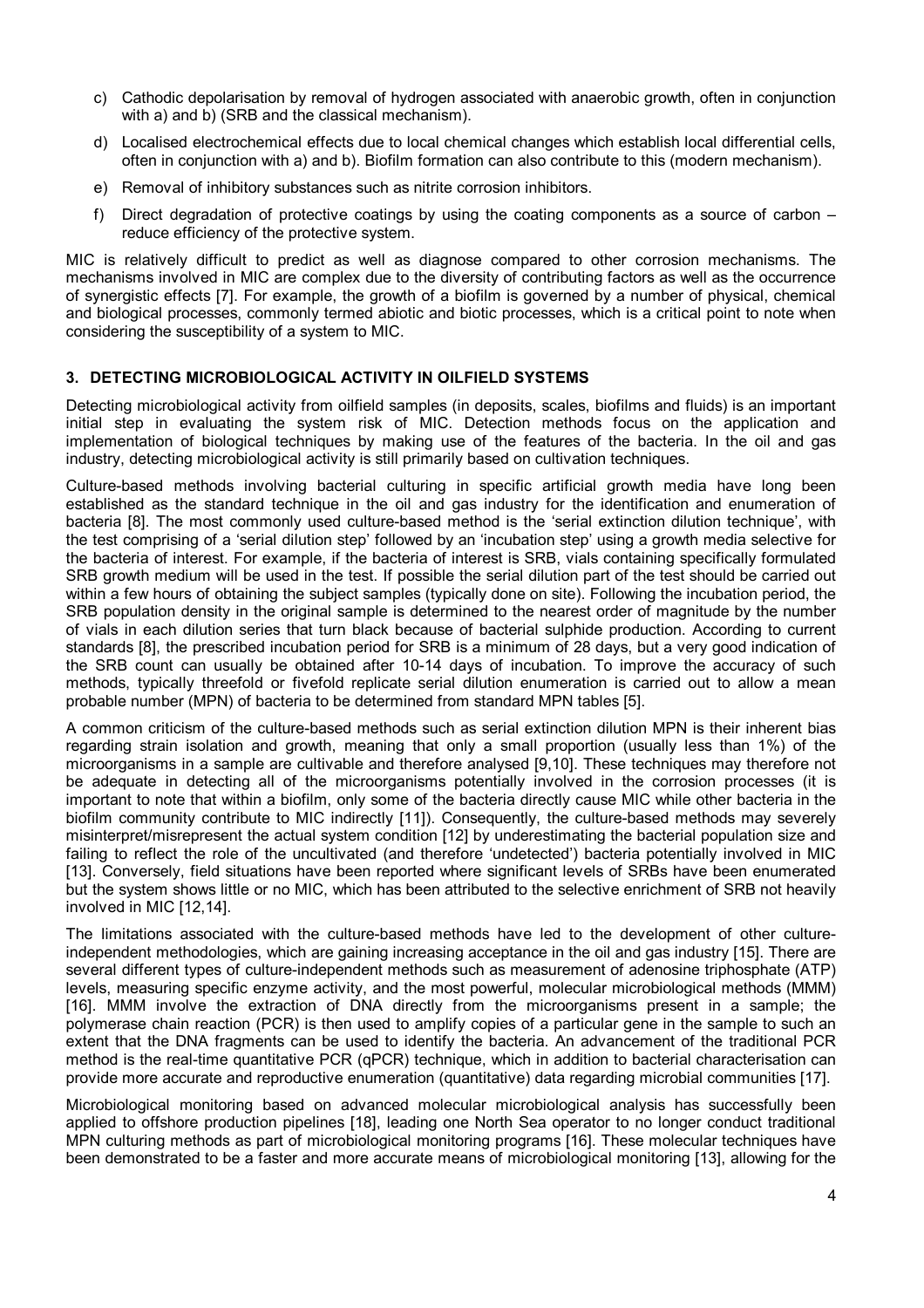rapid identification and quantification of all microorganisms present in a sample, including the vast majority that are not able to be cultured [19].

# **4. PIPELINE INTERNAL MIC RISK ASSESSMENT MODELLING**

There are a number of approaches to MIC threat assessment including analysis of corroded components, chemical and microbiological surveys in conjunction with corrosion monitoring, and the use of MIC susceptibility and MIC pitting models. To accurately diagnose MIC, the affected surface and associated corrosion product must be obtained and analysed to determine the corrosion mechanism, the pit morphology characteristic of MIC and identify any causative microorganisms at the metal surface associated with the corrosion observed. It must also be shown that these microorganisms are capable of growth and able to sustain the corrosion process in the particular system environment. Accordingly, the key element to the identification of MIC is to have access to a sample of the corroded surface which is not practicable when we are concerned with live operating pipelines. We are therefore limited to and reliant upon routine monitoring and analysis of comingled corrosion products within pigging debris and microbial survey data, used in conjunction with susceptibility modelling.

With respect to predicting MIC in oil and gas pipelines several qualitative susceptibility models have been presented. Pots *et al.* [20] devised a model for predicting the MIC rate based on pipeline operational parameters and water chemistry influencing activities of SRB mainly. The Maxwell and Campbell [21] MIC risk model is a modified version of the Pots et al. model involving the combination of bacterial kinetics models. The model is based on a sulphide-generating biofilm on the metal surface, which is only corrosive in the presence of an MIC initiation factor. A further model has been generated to determine the MIC susceptibility through consideration of pipeline operating conditions that influence microbial growth and biofilm formation [22]. This model has been subsequently updated [23] with the integration and consideration of MIC-related mitigation measures, such as biocide application and pipeline internal cleaning. This model has also been validated through several case studies and as such, is one of the preferred approaches to-date in determining the MIC susceptibility of a pipeline system. The model itself provides a qualitative likelihood of MIC based on key operational data parameters. It is a two-step process which considers first the potential for biofilm formation and subsequent microbial growth steady-state condition. The most recent published model proposed by Skovhus [24] combines elements of previous models in a qualitative assessment of the Probability of Failure (PoF) of topside production facilities due to MIC. The Skovhus approach includes a MIC screening followed by PoF ranking process. The Skovhus approach is the only published approach to-date that links to the Risk Based Inspection (RBI) philosophy.

Table 1 presents some of the predominant MIC risk assessment models and the key parameters considered for their use.

| No.                       | <b>Authors</b>             | <b>Basis of Model</b>                                                                                                                                       | <b>MIC Risk</b><br><b>Evaluation</b>                                                      | <b>Parameters</b><br><b>Considered</b>                                                              | <b>Comment</b>                                                                                                      | <b>Reference</b> |
|---------------------------|----------------------------|-------------------------------------------------------------------------------------------------------------------------------------------------------------|-------------------------------------------------------------------------------------------|-----------------------------------------------------------------------------------------------------|---------------------------------------------------------------------------------------------------------------------|------------------|
| (1970s)                   | King                       | Index ranking                                                                                                                                               | Index ranking                                                                             | Abiotic parameters:<br>flow rate, oxygen,<br>heavy metals, nitrogen<br>and phosphorus               | Specific to open<br>seawater marine<br>sediment                                                                     | $[25]$           |
| $\overline{2}$<br>(1980s) | Farinha                    | <b>Modified King</b><br>model                                                                                                                               | Index ranking                                                                             | Additional parameters<br>to King; sulphate<br>concentration                                         | Restricted to sea<br>sediment and SRB<br>specific                                                                   | [6]              |
| 3                         | <b>CHECWorks</b>           | <b>Prediction Model</b><br>Susceptibility to<br>$MIC = (MWF)$<br><b>xTFx OFx BF x</b><br>BD x DF x $VF)^{1/a}$                                              | Susceptibility to MIC<br>scale of 0 (no<br>susceptibility) to 10<br>(high susceptibility) | Materials-Water,<br>Temperature,<br>Operations, Biocide,<br>Surface<br>Discontinuities,<br>Velocity | Specific to service<br>cooling water<br>systems                                                                     | [26]             |
| 4                         | Union electric<br>Callaway | <b>MIC Index</b><br>ranking 0-100<br>$($ lndex = 4.5446<br>$[(29-SRB)/4.83]$<br>$+ (6-CLOS) +$<br>$(9-GALL)/1.5 +$<br>Silt Factor +<br><b>Visual Factor</b> | Measure of the<br>degree of severity of<br><b>MIC</b>                                     | SRB, CLOS, GALL<br>culture, Silt, Visual<br>indicators                                              | High significance on<br>sampling and<br>microbial numbers.<br>Does not factor<br>abiotic parameters of<br>a system. | [26]             |
| 5                         | Lutey/Stein                | MIC Index;<br>$Index = [(BF) +$<br>$(DFF) + (SF)$ ] x                                                                                                       | <b>Measures</b><br>potential/severity of<br>MIC.                                          | Considers 4 bacteria<br>only SRB, Slime<br>formers, MOB, APB.                                       | Restricted to the<br>bacteria types<br>assessed. Can also                                                           | [26]             |

#### **Table 1: Summary review of various MIC assessment models available in open literature sources (adapted and updated from [24]).**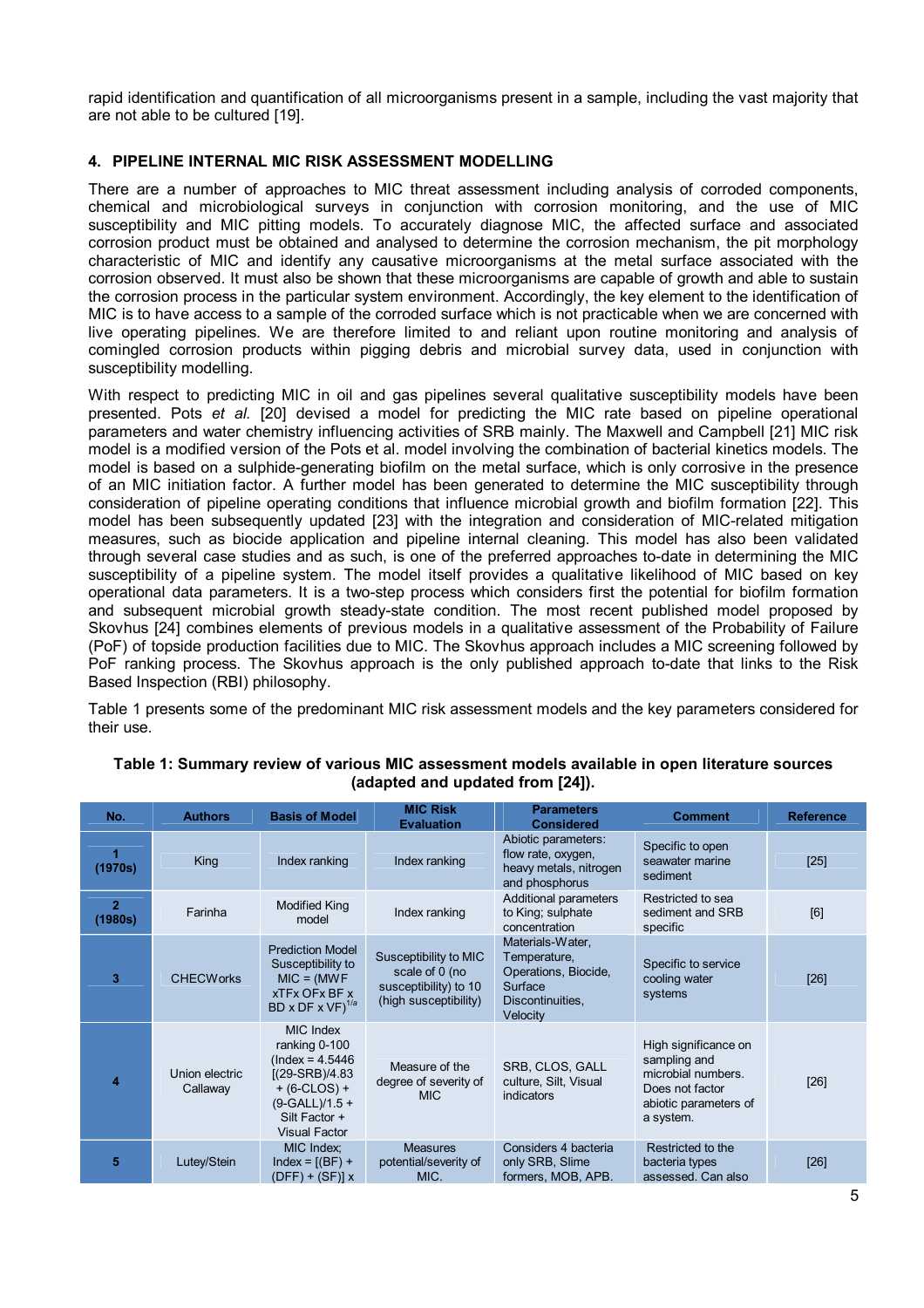|                          |                                                                      | (MF)                                                                                                                        |                                                                                                                                                                                             | Materials, sediment<br>and fouling factors                                                                                                                                | be used to detect<br>biocide effects on<br>these bacteria.                                                                                                                                                                                            |          |
|--------------------------|----------------------------------------------------------------------|-----------------------------------------------------------------------------------------------------------------------------|---------------------------------------------------------------------------------------------------------------------------------------------------------------------------------------------|---------------------------------------------------------------------------------------------------------------------------------------------------------------------------|-------------------------------------------------------------------------------------------------------------------------------------------------------------------------------------------------------------------------------------------------------|----------|
| 6<br>(1992)              | Gas Research<br>Institute<br>(Bioindustrial<br>Technologies<br>Inc.) | Key parameter<br>questions                                                                                                  | Likelihood based on<br>question answer<br>ranking                                                                                                                                           | Bacteria nos., type.<br>Corrosion products.<br>Pit shape and<br>characteristics                                                                                           | No longer available.<br>Unreliable corrosion<br>rates                                                                                                                                                                                                 | $[27]$   |
| $\overline{7}$<br>(2002) | Pots et al.                                                          | <b>MIC</b><br>susceptibility<br>and rate                                                                                    | MIC corrosion rate:<br>$CR = C \times FP$<br>(where $C = constant$<br>$(2 mm/yr.) P = 0.57$<br>and $F = f1 \times f2 \times f3$<br>$etc.$ )                                                 | Pipeline operational<br>parameters and water<br>chemistry influencing<br>activities of SRB<br>mainly; temperature,<br>pH, TDS, and<br>nutrients.<br>Pigging and biociding | Concept is good.<br>Provides very high<br>corrosion rate<br>predictions. Depends<br>on ability to validate if<br>bacteria will grow<br>under pipeline<br>conditions Specific to<br>SRB and parameter<br>use is limited to<br>specifics                | $[20]$   |
| 8<br>(2006)              | Maxwell &<br>Campbell                                                | modified Pots et<br>al model through<br>the combination<br>of bacterial<br>kinetics models                                  | Increasing basis on<br>RA of MIC                                                                                                                                                            | Incorporates<br>rated field data in<br>model; bacteria no.'s,<br>sulphide conc., water<br>modelling                                                                       | Insufficient evidence<br>as to how certain<br>parameter would be<br>used to modify the<br>Pots model.                                                                                                                                                 | $[21]$   |
| 9<br>(2007)<br>(2008)    | Sooknah et al.                                                       | Determination of<br>the risk of<br>biofilm formation<br>based on<br>operational<br>parameters                               | MIC susceptibility,<br>based on likelihood<br>of biofilm formation<br>under pipeline<br>operational<br>parameter. Provides<br>a risk factor and not<br>a corrosion rate like<br>Pots model. | Temperature,<br>Pressure, Flow rate,<br>Water quality, Oxygen.<br>Pigging                                                                                                 | Concept similar to<br>Pots model; if a<br>biofilm could form<br>then MIC is a risk.<br>No negative<br>weighting on missing<br>data Good approach,<br>but no corrosion rate<br>prediction and no<br>weighting on<br>microbial types and<br>enumeration | [22, 23] |
| 10<br>(2012)             | Sorensen et al.<br>Skovhus et al.                                    | Determination of<br>Integrated MIC<br>risk Factor<br>(IMRF) and<br><b>Potential Pit</b><br><b>Generation Rate</b><br>(PPGR) | Rate of Iron<br>$dissolution =$<br>$4xNSRB xSSRB +4xN_{SRA}xS_{SRA} +4XNMETXSMET$                                                                                                           | Model based on in-situ<br>MMM, does not include<br>physical or chemical<br>parameters.                                                                                    | Primarily based on<br>biotic data and does<br>not factor in abiotic<br>parameters.                                                                                                                                                                    | [14, 24] |

It is noted that all corrosion models or assessment procedures will have some degree of inherent uncertainty. It is clear that there is no definitive MIC modelling solution available that will correctly predict MIC in every situation. One must use model predictions only as indicative to plan continuous integrity management monitoring and mitigation measurements until situation realisation is fully understood. Disagreement will remain with respect to the nature of the risk factors utilised in the process and their importance weighting when determining biofilm development and MIC susceptibility of a system. It should be noted that it is unlikely that an *ideal* model will be developed for predicting MIC in the near future, as there remains a great deal of uncertainty in the understanding of the MIC mechanism(s) and the influence of all the associated variables. With this fact in mind the appropriate approach is to consider all present models proposed and bring together aspects of each considered ideal for the process of determining the MIC threat, risk and associated PoF for risk based inspection / management. By adopting this philosophy it allows for flexibility and the incorporation of new model ideas and key data from future research to be easily incorporated to update the methodology for MIC risk assessment.

## **5. PROPOSED MIC SUSCEPTIBILITY RISK ASSESSMENT PROCEDURE**

In order to facilitate a RBI philosophy, the proposed methodology for determining the MIC risk encompasses elements of the Skovhus approach [24] to provide a process for determining the PoF of MIC. The methodology follows a modified version of the Skovhus MIC screening process, where it has already been confirmed that MIC is being realised and managed under a suitable MIC corrosion management strategy (referred to as 'MIC Screening Assessment'). If the MIC risk realisation is unconfirmed then a more detailed MIC susceptibility process should be undertaken (referred to as 'New MIC Susceptibility Assessment'), assessing key abiotic and biotic parameters identified in the Sooknah [22,23] and Pots [20] models to establish the potential for biofilm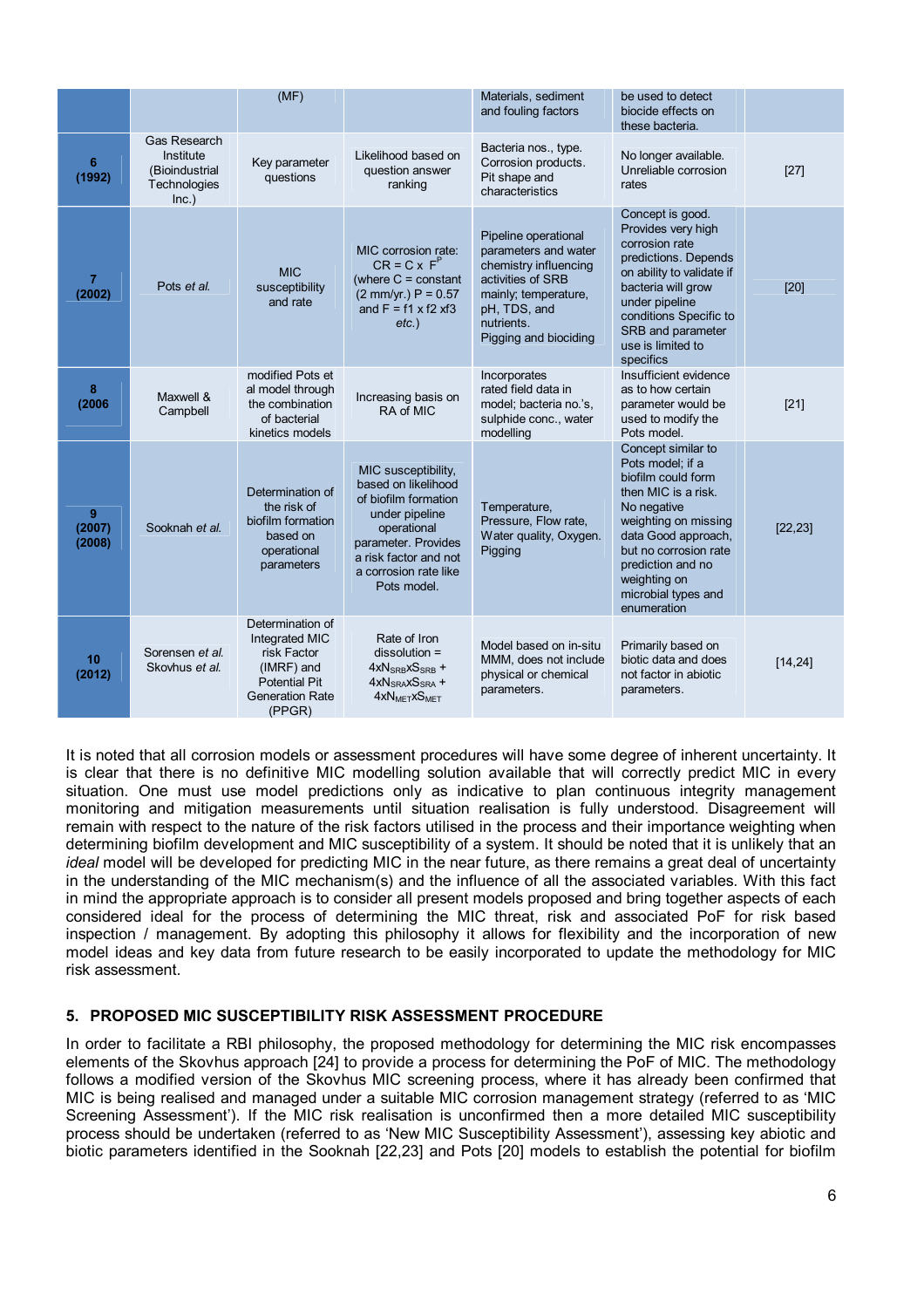formation and the development of a steady-state microbial system. The overall MIC Susceptibility Risk Assessment procedure is outlined in Figure 2.



# **Figure 2: Process flow diagram of MIC Susceptibility Risk Assessment Procedure.**

## **5.1 MIC Screening Assessment and PoF Evaluation**

## **5.1.1 MIC Screening Assessment (Is MIC confirmed?)**

The MIC Screening Assessment is only applicable to a system in which MIC has already been confirmed through one of the following routes: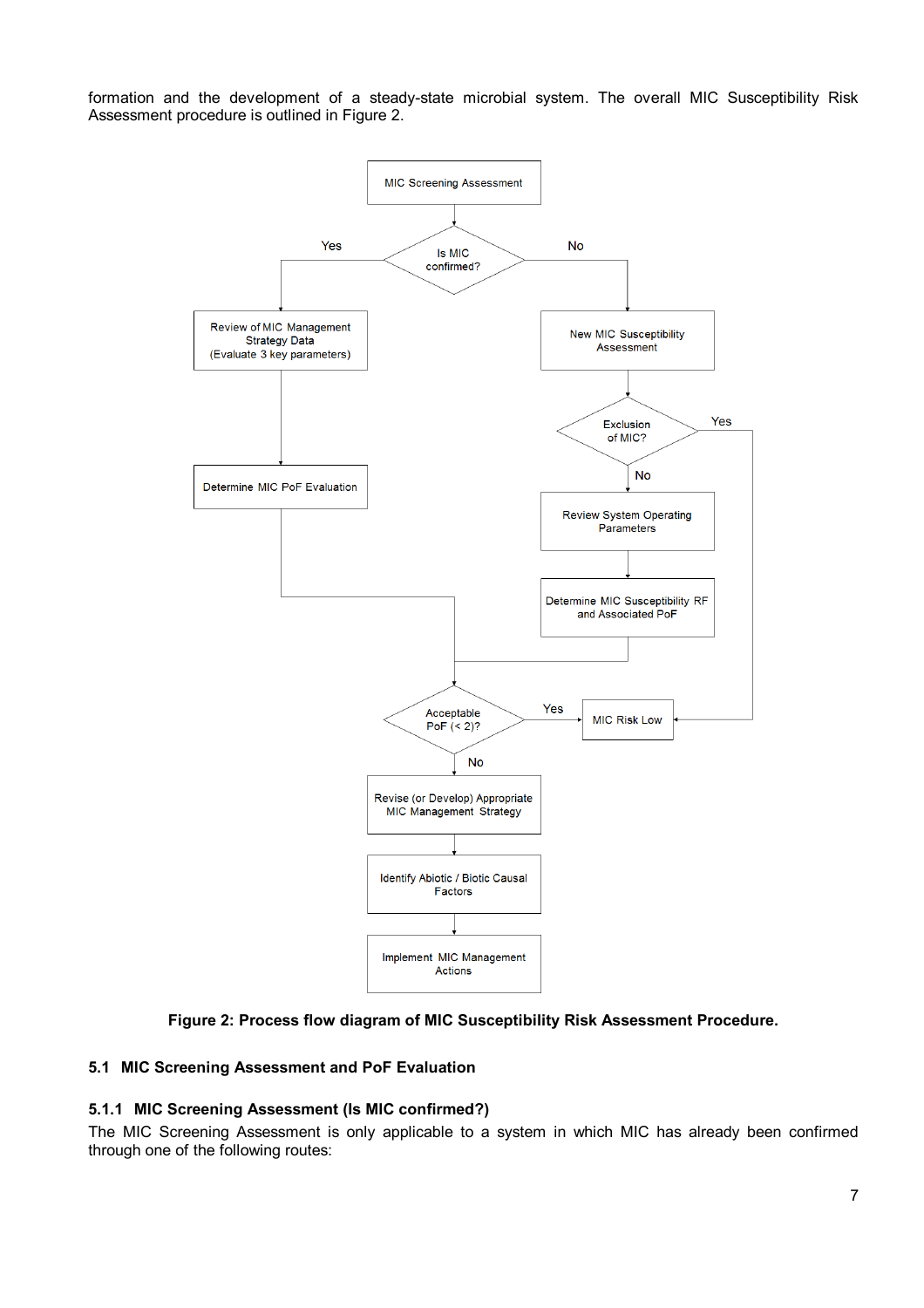- 1. Confirmation of the presence of microorganisms associated with causing corrosion through routine detection and monitoring methods (*i.e.* culture-based methods or MMM), which are being managed under a MIC control strategy. Although the exact species that contribute to corrosion may be unknown, the predominant species associated with corrosion are SRB, IRB, IOB, APB and methanogens.
- 2. Active MIC has been confirmed *via* correlation of corrosion rate evaluation and the presence of microorganisms on the internal surfaces (*i.e.* on corrosion coupons, bio-probes, pipe sectioning, scale / deposits analysis, *etc.*).
- 3. Corrosion is occurring and through the elimination of active abiotic corrosion mechanisms, MIC has been determined as the most probable cause and is being managed under a MIC control strategy.

#### **5.1.2 MIC PoF Evaluation**

If the occurrence or likelihood of MIC has already been confirmed and is being managed under a MIC control strategy, then a periodic annual review of the controls is required to ascertain whether MIC is being effectively and remains a credible threat. In order to establish the status of MIC control, and determine an updated qualitative PoF based on the MIC susceptibility ranking, three key parameters have been determined with respect to mitigation, inspection and monitoring for assessment in the MIC Screening PoF ranking interaction matrix. The individual parameter PoF denotations are based on the following:

#### *Corrosion Control Availability (%):*

This parameter is the sum of the percentage availability of all MIC control methods that, within the fraction of time in a given period, have been compliant to the respective target. The basis of the inclusion of the parameters stems from its consideration in the Pots *et al.* corrosion rate prediction model, which links corrosion rate prediction with field application data and the availability of the corrosion control system, as expressed in the following equation:

#### $CR = F \times C Rm + (1-F) \times CRu$

*Where F is the availability of the corrosion control system (fraction of time in a year that the system has been compliant to target), CRm is the residual corrosion rate at mitigation conditions, and CRu is the unmitigated corrosion rate obtained from the corrosion rate prediction model equation.* 

In determining the value ranges to assign to the five PoF groups, no literature or field data could be sourced. Accordingly, a simple percentage division criteria has been used to suit the five PoF ranking levels.

#### *Localised Corrosion Rate (mm/year):*

The localised corrosion rate is a key parameter to consider in determining the realisation of MIC and the effectiveness of associated MIC controls. As a result, the PoF assignment of the corrosion rates for the five categories is in accordance with the corrosion rates and ranking denotations outlined in NACE SP0775 [28], as shown in Table 2. Without knowledge of the localised corrosion rate the MIC screening model assigns 'Unknown' as a filth value range. The 'Unknown' values and its interaction with corrosion control availability and microbial numbers has been interpreted utilising corrosion engineering knowledge in the PoF interaction diagrams (Figure 3) to establish a PoF ranking.

| <b>Corrosion Rate</b> | <b>Average Corrosion Rate</b> |             | <b>Maximum Pitting Rate</b> |             |
|-----------------------|-------------------------------|-------------|-----------------------------|-------------|
| Category              | mm/yr.                        | mpy         | mm/yr.                      | mpy         |
| Low                   | < 0.025                       | < 1.0       | < 0.13                      | < 5.0       |
| <b>Moderate</b>       | $0.025 - 0.12$                | $1.0 - 4.9$ | $0.13 - 0.20$               | $5.0 - 7.9$ |
| <b>High</b>           | $0.13 - 0.25$                 | $5.0 - 10$  | $0.21 - 0.38$               | $8.0 - 15$  |
| <b>Very High</b>      | > 0.25                        | >10         | > 0.38                      | > 15        |

**Table 2: NACE SP0775 corrosion rate severity rankings.** 

#### *Microorganism Enumeration:*

The number of microorganisms within a system detected using either culture-based methods or MMM techniques have been used in the assessment of the MIC risk since MIC was initially recognised as a credible mechanism. The routine monitoring of bacterial numbers is also a means of determining the effectiveness of the mitigation strategy implemented. The threshold total number of either sessile or planktonic microorganisms which make a system susceptible to MIC have been communicated in literature [5,24] as; sessile numbers ≥ 10<sup>2</sup> and planktonic numbers  $\geq 10^3$  (cells/ml, cells/cm<sup>2</sup> or cells/g).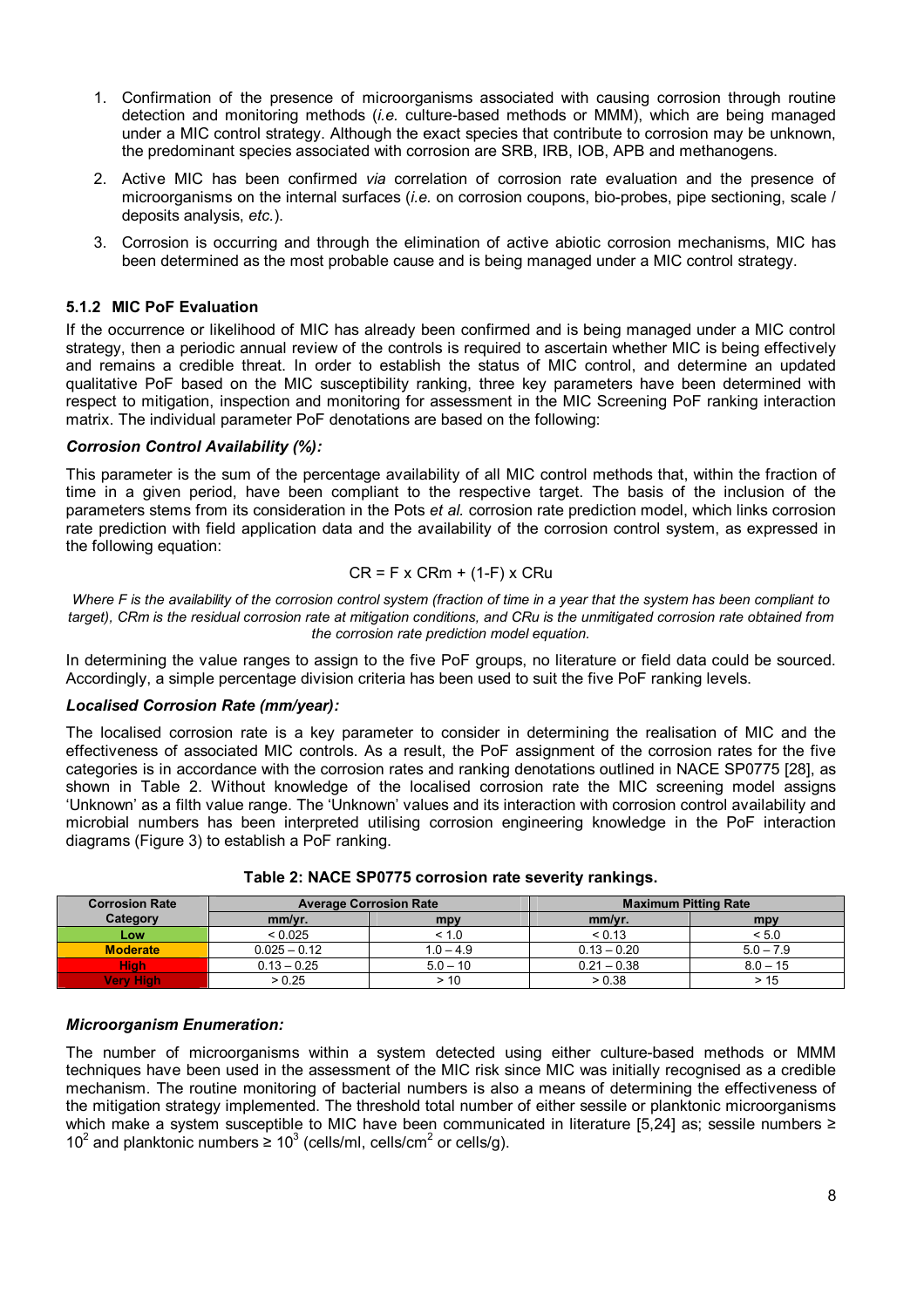Figure 3 outlines the process for determining the PoF ranking based on the evaluation of the three key parameters. The individual PoF rankings can be tailored to be synonymous with client-specific Pipeline Integrity Management System (PIMS) documentation and risk ranking matrices.



## **Figure 3: MIC Screening Assessment and PoF Evaluation, interaction diagrams and rankings.**

## **5.2 New MIC Susceptibility Assessment**

## **5.2.1 Susceptibility to Biofilm Formation**

In the assessment of pipeline systems, engineers are often required to make an initial appraisal of the MIC susceptibility and associated corrosion rate with limited information regarding the corrosion history and little or no historic microbiological data. Determining the MIC susceptibility of a system is difficult process due to the complex physio-chemical and biological interactions of the surface, biofilm, microorganisms and environment, thus predicting an associated corrosion rate is equally difficult. The complexity of MIC means that most corrosion rates predicted are unreliable, because of the uncertainty of the onset of pitting and the rate at which it proceeds. As such the corrosion rates calculated are not absolute and should not be used as such.

Despite the complexity of any abiotic / biotic system there are certain key abiotic parameters that strongly influence the compatibility of a system with the conditions required for biofilm development and survival of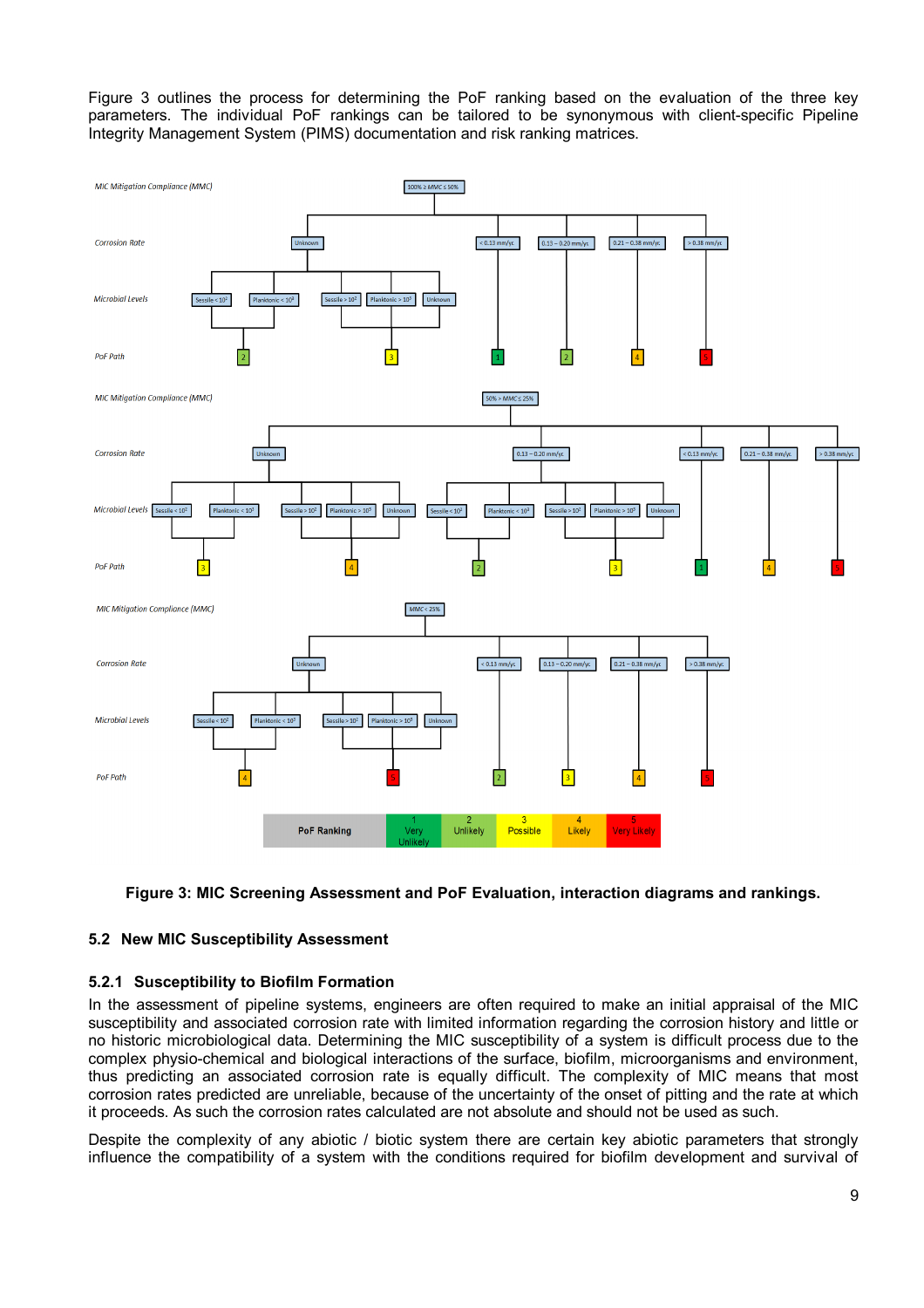sessile microorganisms. Therefore, a preliminary analysis of the systems abiotic operating conditions may be sufficient to exclude the MIC threat when these conditions are not favourable [22].

With respect to the abiotic system parameters biofilm growth can be reasonably excluded under any of the following conditions:

- Operating temperature of the system is >120°C;
- Internal pipeline surfaces are not accumulating any moisture or hygroscopic deposits (*e.g.* dry gas operations in gas pipeline systems); without water bacteria motability and nutrient availability is reduced and osmotic pressures are less viable to most bacteria.
- Organic/inorganic nutrients for the development of microorganisms are absent or availability is reduced.

In the absence of any of the above conditions, the approach is to predict the susceptibility of MIC inside the pipeline based on the influence of pipeline operational parameters on the potential for biofilm formation and development, with the combined growth of microorganisms. The operational parameters used in the MIC susceptibility predictive model are those that can be practically measured under continuous normal operating conditions. The rates of growth and death of microorganisms are greatly influenced by environmental factors such as:

- Presence of water:
- Nutritional requirements;
- Oxygen levels, redox potential;
- Temperature;
- pH;
- Salinity;
- Pressure:
- Flow rate;
- Water quality;
- Cleaning frequency.

A pipeline internal MIC susceptibility model [23] has been developed to allow for qualitative evaluation of the MIC risk based on the factors listed above. It should be noted that industry-wide acceptance of this or any MIC prediction model is yet to be confirmed, and it is unlikely that any such model will ever be approved or accurate in predicting MIC corrosion rates. As discussed previously this model is a preferred practical approach to determining MIC susceptibility. The model has been updated to include an MIC susceptibility, which corresponds to a PoF ranking. The New MIC Susceptibility Assessment has a corresponding engineering spreadsheet. The engineering spreadsheet is used to input or select the required operating parameters that will be used to determine the MIC susceptibility ranking or the likelihood of the potential for MIC to occur under the operating conditions. Each contributing operational parameter is ranked individually. Each parameter is assigned a ranking factor, F, with a value between 0 and 5 (ranking is from  $F = 0$  (no susceptibility) to  $F = 5$ (highest susceptibility or greatest potential for occurrence of MIC). The MIC risk factor (RF) is calculated as the sum of the ranking F values for each contributing factor, divided by the total number of these factors. Once the MIC RF value is established the MIC susceptibility can be determined and the associated PoF based on the indices given in Table 3.

#### **Table 3: MIC susceptibility index.**

| 0 - | 41 - 2          | 2.1 - 3         | $3.1 - 4$     | $4.1 - 5$   |
|-----|-----------------|-----------------|---------------|-------------|
|     | <b>Jnlikely</b> | <b>Possible</b> | <b>Likely</b> | Verv Likelv |

The New MIC Susceptibility Assessment procedure also gives consideration to the Pots [20], Sooknah [23] and Skovhus [24] models in the engineering spreadsheet as a means of cross-reference to the proposed approach to MIC susceptibility.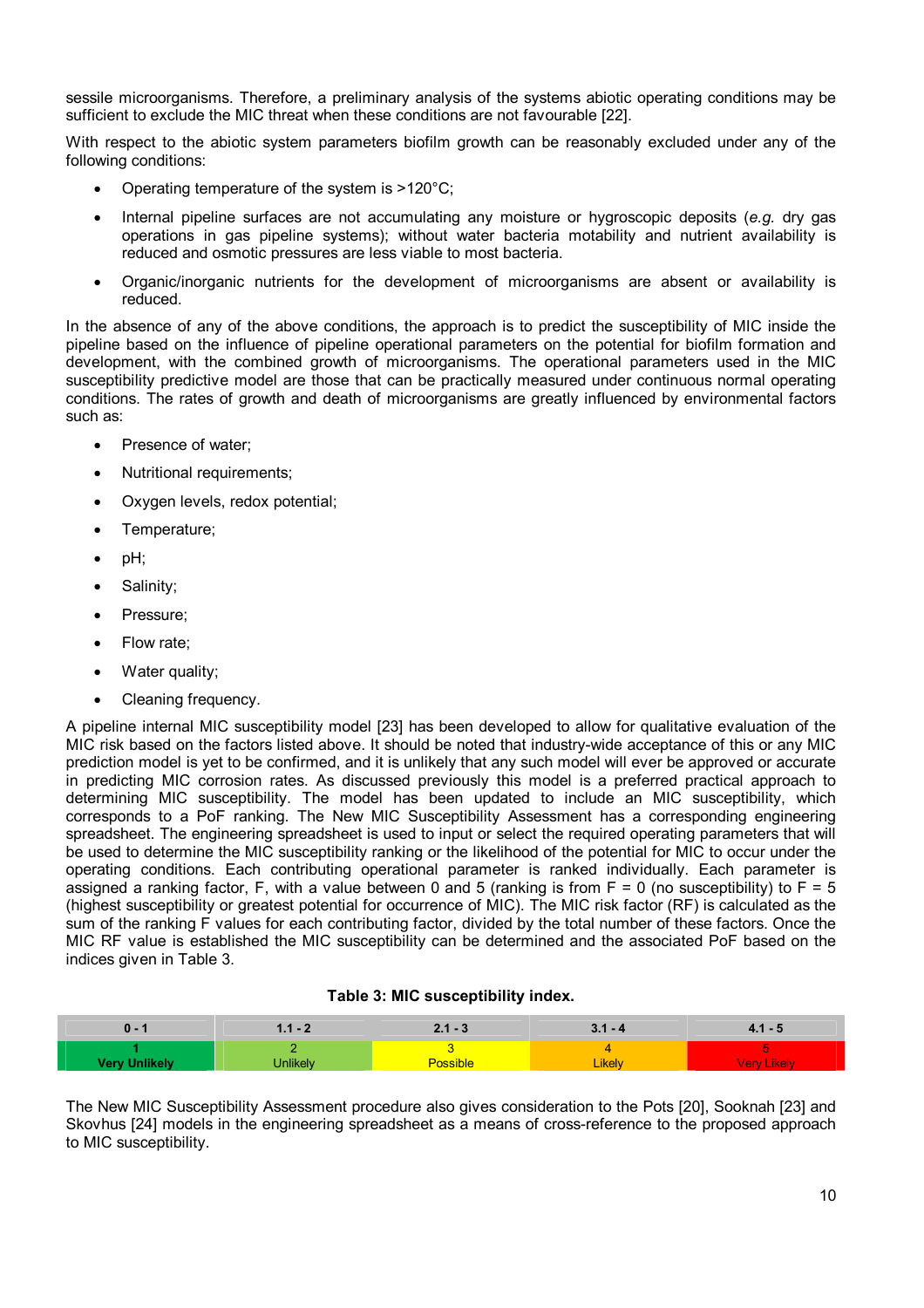# **5.2.2 New MIC Susceptibility Assessment Procedure and Contributing Parameter Ranking**

The assessor will conduct the New MIC Susceptibility Assessment procedure through the following stages, which correspond to the engineering worksheet.

#### *Stage 1: Exclusion of MIC*

The initial stage of the process is to determine if the threat of MIC can be excluded based on the absence of water to sustain microbial growth, the temperature range suitability and the availability of key nutrients related to specific known corrosion-influencing bacteria.

The susceptibility to MIC can be established as very low risk based on the parameter values and their ranking factor (F) presented in Table 4. It is important to note that any variation outside of the parameters may result in initiating microbial activity, however, if the operating parameters return to within the ranges in a short time (within 14 days) then further microbial growth will be arrested and the system would return to the MIC susceptibility status outlined in Table 4. If the anomalous operational period extends beyond 14 days then a more detailed assessment to ascertain the MIC risk should be conducted and the New MIC Susceptibility Assessment procedure should be undertaken to determine the mitigation actions.

In the New MIC Susceptibly Assessment engineering spreadsheet the assessor is required to enter the values in the "Response" cell. If the conditions for exclusion of the threat of MIC are not met then the engineering spreadsheet will indicate this and further assessment of the operating parameters are required to establish the susceptibility of biofilm formation and microbial growth. The assessor will be prompted to move to Stage 2 of the New MIC Susceptibility Assessment procedure. If the conditions are met then no further assessment is required and a MIC RF = 0 and PoF rank = 1 will be generated within the engineering spreadsheet, indicating that there is a very low susceptibility of MIC manifesting in the system. If this is the case the assessor will be prompted to go to evaluate the corrosion management actions required as provided in Table 6.

| <b>Parameter</b>                        | <b>Value Range</b>      | Ranking<br>Factor (F) | <b>MIC Susceptibility</b> | <b>Comment</b>                                                                                                                                           |
|-----------------------------------------|-------------------------|-----------------------|---------------------------|----------------------------------------------------------------------------------------------------------------------------------------------------------|
| <b>Water Present</b>                    | <b>No</b>               | $\mathbf 0$           | No susceptibility         | If water is present then a<br>more detailed assessment<br>is required to determine<br>the Mic susceptibility<br>based on other operational<br>parameters |
| Temperature (°C)                        | $< -10 \le 120$         | $\mathbf 0$           | Very low susceptibility   | Only extreme strains of<br>prokaryotes can exist<br>outside of this range                                                                                |
| <b>Nutrients:</b>                       |                         |                       |                           |                                                                                                                                                          |
| <b>Sulphate</b>                         | $<$ 10 mg/l             |                       |                           |                                                                                                                                                          |
| Carbon (from organic acids)             | $<$ 20 mg/l             | $\mathbf 0$           | Very low susceptibility   | Only if all nutrient<br>parameters are met.                                                                                                              |
| <b>Nitrogen</b>                         | $<$ 5 mg/l              |                       |                           |                                                                                                                                                          |
| <b>Carbon/Nitrogen Ratio</b>            | ~10                     |                       |                           |                                                                                                                                                          |
| <b>Carbon/Nitrogen/Phosphorus Ratio</b> | 100-500(C)/1(N)/0.25(P) |                       |                           |                                                                                                                                                          |

#### **Table 4: Pipeline operational parameters and associated value ranges that can be used to exclude the threat of MIC.**

## *Stage 2: Biofilm Formation, Microbial Adhesion and Growth*

As MIC cannot be excluded, further assessment of the system operating parameters to determine the susceptibility and associated MIC RF and PoF ranking is required by the assessor. In Stage 2 the assessor determines the systems susceptibility to MIC based on the potential of a) biofilm formation, though the formation of the surface conditioning layer and b) microbial adhesion and growth. The assessor is required to input the data in the "Response" cell of the New MIC Susceptibility Assessment engineering spreadsheet.

The operating parameters that contribute to biofilm formation through the formation of the surface conditioning layer and subsequent microbial adhesion and growth and their associated individual risk ranking factor (F) are given in Table 5.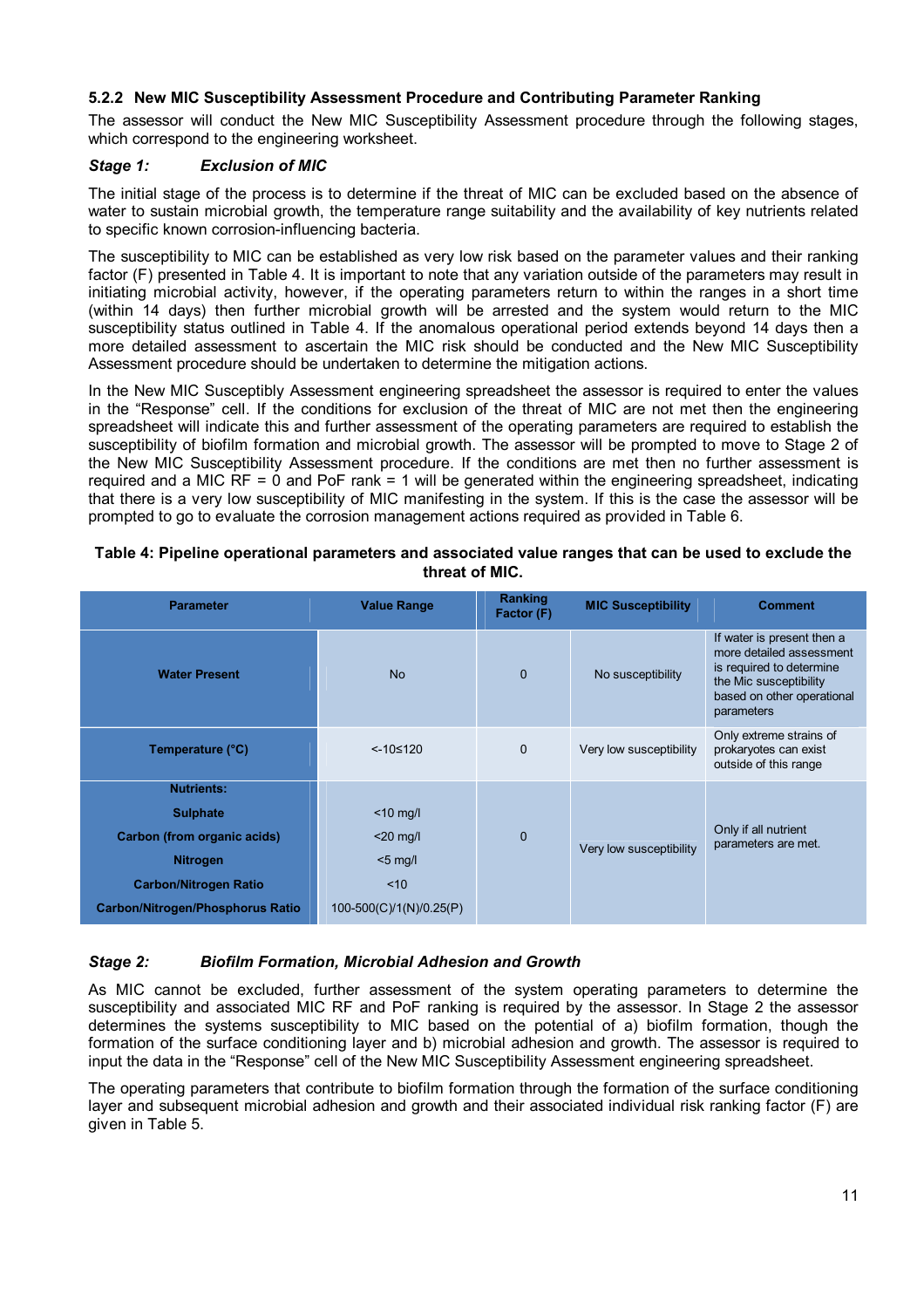It is imperative that the assessor completes all "Response" fields, by inputting "Unknown" where no data is available, so that the negative impact of the absence of that data can be considered in modelling the MIC susceptibility.

## *Stage 3: MIC Risk Assessment*

Based on the operating parameters available for the system, the likelihood of the occurrence of MIC is evaluated for each contributing parameter in terms of Table 5. The contributing operating parameter data are assigned an F numerical value between 1 and 5. Numbers approaching 1 signify values with minimum risk, the reverse signifies values of high risk. The overall MIC RF is determined as the sum of all the contributing F values assigned for each operational contributing factor, divided by the total number of contributing operational parameters. After establishing the RF value the susceptibility of the system to MIC is determined based on the indices given in Table 3, which correspond to the PoF indices 1 to 5.

#### **Table 5: Pipeline operational parameters, associated value ranges and risk ranking factor used in determining MIC susceptibility.**

| <b>Operational</b><br><b>Parameter</b> | <b>Parameter Value(s)</b>                                                                                                                                                                                                                                       | <b>Parameter Risk</b><br>Factor (F)                        |
|----------------------------------------|-----------------------------------------------------------------------------------------------------------------------------------------------------------------------------------------------------------------------------------------------------------------|------------------------------------------------------------|
| <b>Flow Velocity</b>                   | $\geq$ 3 m/s<br>$\geq$ 2<3 m/s<br>$>0<2$ m/s<br>0 m/s<br><b>Unknown</b>                                                                                                                                                                                         | $\mathbf{1}$<br>$\overline{2}$<br>3<br>$\overline{4}$<br>5 |
| <b>Solids</b>                          | In the MIC susceptibly assessment it is assumed that all pipeline systems contain organic<br>and/or inorganic particulates, therefore the assessor shall default to answering 'Yes'.<br>If the system has been demonstrated to be solids free, then answer 'No' | 3<br>2                                                     |
| <b>TDS</b>                             | $≤60$ g/l<br>>60 g/l                                                                                                                                                                                                                                            | 4<br>3                                                     |
| <b>Pipe Geometry</b>                   | Vertical<br>Horizontal<br>Low Point (Section of fluid hold-up/stagnation)<br>Dead-leg                                                                                                                                                                           | $\mathbf{1}$<br>$\overline{4}$<br>5<br>$\overline{4}$      |
| pCO2/pH2S                              | >20<br>≤20                                                                                                                                                                                                                                                      | 5<br>$\overline{2}$                                        |
| Oxygen                                 | If $>$ 50ppb (mg/l):<br>if false<br><b>Unknown</b>                                                                                                                                                                                                              | 5<br>3<br>3                                                |
| <b>Redox Potential</b>                 | if -50 to 150 mV then<br>Outside of range<br><b>Unknown</b>                                                                                                                                                                                                     | 5<br>3<br>3                                                |
| pH                                     | if $1-4$ $F=3$<br>if 4-9 F=5<br>if 9-14 F=2                                                                                                                                                                                                                     | 3<br>5<br>$\overline{2}$                                   |
| <b>Sulphide</b>                        | if yes and +ve<br>if yes and -ve<br>if no or unknown                                                                                                                                                                                                            | 5<br>$\mathbf{1}$<br>$\ensuremath{\mathsf{3}}$             |
| <b>Corrosion Rate</b>                  | $< 0.13$ mm/yr:<br>0.13-0.20 mm/yr.:<br>0.21-0.38 mm/yr.:<br>>0.38 mm/yr.:<br>Unknown:                                                                                                                                                                          | $\mathbf{1}$<br>$\overline{2}$<br>3<br>4<br>3              |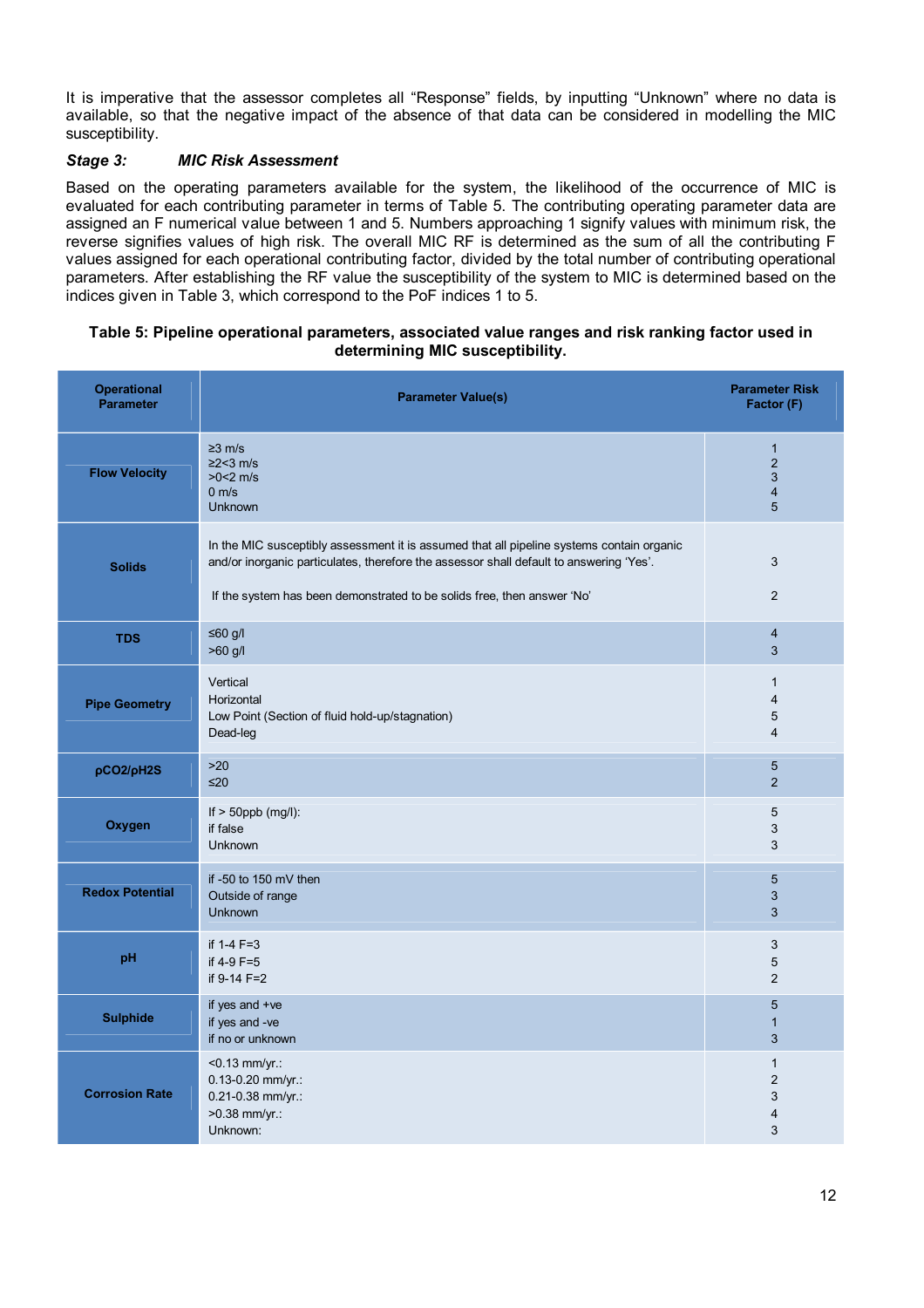| <b>Operating History</b>  | $<$ 0.5 yrs.<br>>0.5 yrs. & 1 week downtime<br>>0.5 yrs. & 50 weeks downtime                  | $\overline{2}$                     |
|---------------------------|-----------------------------------------------------------------------------------------------|------------------------------------|
| <b>Prokaryote Numbers</b> | Sessile $<$ 10 $2$<br>Sessile >10^2<br>Planktonic <10^3<br>Planktonic >10^3<br><b>Unknown</b> | 3<br>$\overline{4}$<br>2<br>3<br>3 |

#### **5.3 Corrosion Management Actions**

The PoF rankings generated using either the MIC Screening Assessment and PoF Evaluation, or the New MIC Susceptibility Assessment to determine the next course of action. The assessor is required to cross-reference the generated PoF ranking with Table 6, which indicates the appropriate MIC management activities to be implemented.

## **Table 6: Required MIC Management Actions associated with MIC PoF rankings.**

| <b>PoF Ranking</b>                | <b>MIC Management Action</b>                                                                                                                                                                                                                                                                                                                                                                                                                                                                                                                                                                                                                                          |
|-----------------------------------|-----------------------------------------------------------------------------------------------------------------------------------------------------------------------------------------------------------------------------------------------------------------------------------------------------------------------------------------------------------------------------------------------------------------------------------------------------------------------------------------------------------------------------------------------------------------------------------------------------------------------------------------------------------------------|
| 1<br><b>Very Unlikely</b>         | No immediate action required.<br>٠<br>Continue with present MIC mitigation, monitoring and inspection.<br>$\bullet$<br>Current monitoring and inspection frequencies may be reduced with sufficient knowledge of the data trends.<br>$\bullet$<br>Mitigation activities may also be reduced, but would requires additional monitoring above the present frequency<br>$\bullet$<br>to monitor effectiveness.                                                                                                                                                                                                                                                           |
| $\overline{a}$<br><b>Unlikely</b> | As PoF Ranking 1, no additional actions required.<br>$\bullet$                                                                                                                                                                                                                                                                                                                                                                                                                                                                                                                                                                                                        |
| 3<br><b>Possible</b>              | Identify which abiotic / biotic parameter is leading to a possible MIC threat. If this is not immediate then it may be<br>$\bullet$<br>necessary to conduct a new MIC susceptibility assessment.<br>Regain control of that parameter through the current MIC control strategy, through increasing the current<br>$\bullet$<br>mitigation element along with more frequent monitoring and inspection to determine if control has be regained.<br>If control is not regained over a 6 to 12 month period using current mitigation practices then the PoF ranking<br>$\bullet$<br>shall be elevated to PoF 4 and associated actions undertaken.                          |
|                                   | Conduct a new MIC detailed assessment to determine which abiotic / biotic parameters of the system are<br>٠<br>causing an elevated risk of MIC.<br>Review operational history to determine if there has been any change to the system parameters that has led to a<br>٠                                                                                                                                                                                                                                                                                                                                                                                               |
| 4                                 | high-risk evaluation.                                                                                                                                                                                                                                                                                                                                                                                                                                                                                                                                                                                                                                                 |
| Likely                            | Conduct a review of the present MIC strategy to determine why it is not being effective.<br>٠<br>The present biocide used with respect to both planktonic kill efficacy and biofilm penetration efficacy is<br>$\bullet$                                                                                                                                                                                                                                                                                                                                                                                                                                              |
|                                   | potentially limited and selection of a new biocide or increased dose regime may be required.                                                                                                                                                                                                                                                                                                                                                                                                                                                                                                                                                                          |
| <b>AND</b>                        | Continuous injection of the same biocide has led to microorganism phenomic adaptation resulting in a strain that<br>$\bullet$<br>now has resistance to the biocide. At best the biocide is resulting in injury rather than kill. Utilisation and<br>frequent variation of at least two blends of specific microbially-targeted biocides is required. Dose and frequency<br>will be established through consultation with the chemical manufacturers based on laboratory and field testing.<br>Note; Ensure suitable biocide testing protocols are followed with specific consideration to; bacterial kill, biofilm<br>penetration, regrowth, contact time and dosage. |
|                                   | Pipeline cleaning frequency may be insufficient, if so consider increasing the frequency and conduct additional<br>$\bullet$                                                                                                                                                                                                                                                                                                                                                                                                                                                                                                                                          |
|                                   | microbial monitoring to determine if the additional control has been effective.<br>The type of cleaning (cleaning pig) utilised may not be efficient. Try an alternative (more aggressive) cleaning<br>$\bullet$<br>pig type more suitable to the removal and disruption of stubborn biofilms.                                                                                                                                                                                                                                                                                                                                                                        |
| 5<br><b>Very Likely</b>           | With any mitigation change it will be necessary to conduct further corrosion and microbial monitoring to<br>٠                                                                                                                                                                                                                                                                                                                                                                                                                                                                                                                                                         |
|                                   | determine the effectiveness of the new strategy.                                                                                                                                                                                                                                                                                                                                                                                                                                                                                                                                                                                                                      |
|                                   | If corrosion rates are unknown then the installation of appropriately located corrosion coupons, probes, bio-studs<br>$\bullet$<br>should be considered.                                                                                                                                                                                                                                                                                                                                                                                                                                                                                                              |
|                                   | Alternatively monitor corrosion rates through direct assessment at appropriate locations which have been<br>٠<br>determined to be high-risk locations for MIC.                                                                                                                                                                                                                                                                                                                                                                                                                                                                                                        |

## **6. SUMMARY**

This paper presents a MIC Risk Assessment Procedure, including a MIC Screening Assessment and PoF evaluation for those systems with confirmed MIC issues, and a New MIC Susceptibility Assessment for systems where MIC is unconfirmed. The procedure has been developed based on a literature review of recently developed strategies for the assessment of MIC.

In order to facilitate a RBI philosophy, the proposed methodology for determining the MIC risk encompasses elements of the Skovhus approach to provide a process for determining the PoF of MIC. The methodology follows a modified version of the Skovhus MIC screening process, where it has already been confirmed that MIC is being realised and managed under a suitable MIC corrosion management strategy (referred to as 'MIC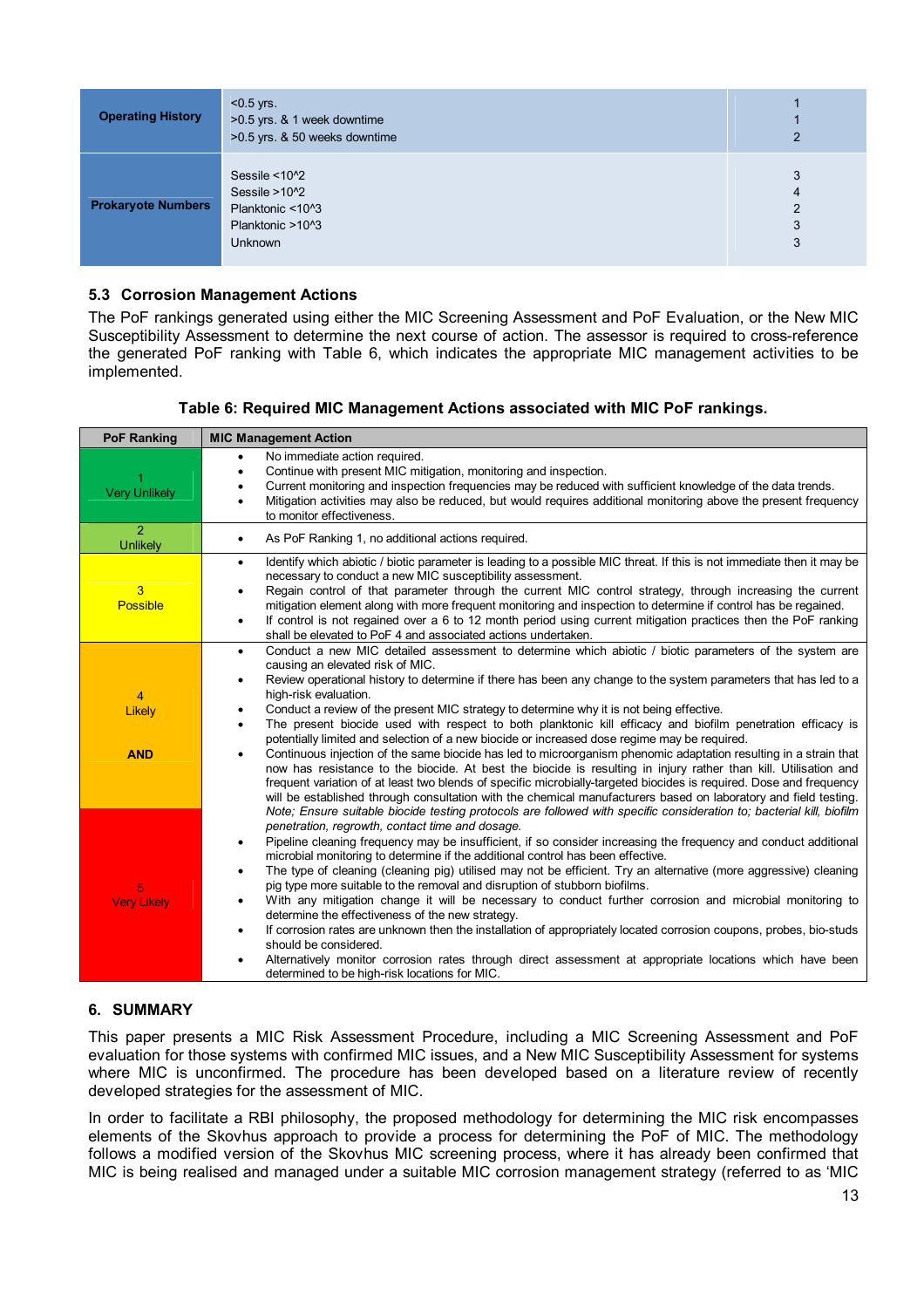Screening Assessment'). If the MIC risk realisation is unconfirmed then a more detailed MIC susceptibility process is undertaken (referred to as 'New MIC Susceptibility Assessment'), assessing key abiotic and biotic parameters identified in the work of Sooknah and Pots, to establish the potential for biofilm formation and the development of a steady-state microbial system.

Based on the PoF scores generated by the proposed assessment procedures, the appropriate MIC management actions can be implemented as part of an integrated MIC control strategy in order to successfully manage the threat of MIC.

# **7. REFERENCES**

[1] The Chemical Engineer Today, "Prudhoe Corrosion Blamed on Bacteria", September 2006, http://www.tcetoday.com/~/media/Documents/TCE/Articles/2006/783/783analysis.pdf, June 26<sup>th</sup> 2013.

[2] J. Been, T.D. Place, M. Holm, "Evaluating Corrosion and Inhibition Under Sludge in Large Diameter Crude Oil Pipelines", CORROSION 2010, Paper no. 10143, Houston, TX: NACE International, 2010.

[3] T. Haile, D. Kiesman, T. Crosby, T. Place, J. Sargent, J. Wolodko, "Assessment of Microbially Influenced Corrosion Threats Using Molecular Microbiological Methods", CORROSION 2017, Paper no. 9384, Houston, TX: NACE International, 2017.

[4] Papavinasam, S. (2014). 5.14 Microbiologically Influenced Corrosion. In: Corrosion Control in the Oil and Gas Industry. Papavinasam, S. 1st ed. Gulf Professional Publishing (Elsevier). ISBN: 978-0-12-397022-0. p276-279.

[5] J.F.D. Stott (2010). 2.20 Corrosion in Microbial Environments. In: Shreir's Corrosion - Volume II: Corrosion in Liquids, Corrosion Evaluation. Edited by Cottis, B., Graham, M., Lindsay, R., Lyon, S., Richardson, T., Scantlebury, D. & Stott, H. 4th ed. Amsterdam: Elsevier. p1169-1190.

[6] R. Javaherdashti (2008). 4. Microbiologically Influenced Corrosion (MIC). In: Microbiologically Influenced Corrosion: An Engineering Insight, Engineering Materials and Processes. Series Editor: B. Derby. Springer-Verlag London Limited. ISBN: 978-1-84800-074-2. p29-71.

[7] Y. Wang, L. Jain, "MIC Assessment Model for Upstream Production and Transport Facilities", CORROSION 2016, Paper no. 7769, Houston, TX: NACE International, 2016.

[8] NACE Standard Test Method - Field Monitoring of Bacterial Growth in Oil and Gas Systems, NACE International, NACE Standard TM0194-2014, 2014.

[9] J. Larsen, S. Zwolle, B.V. Kjellerup, B. Frølund, J.L. Nielson, P.H. Nielson, "Identification of Bacteria Causing Souring and Biocorrosion in the Halfdan Field by Application of New Molecular Techniques", CORROSION 2005, Paper no. 05629, Houston, TX: NACE International, 2005.

[10] S. Maxwell, C. Devine, F. Rooney, I. Spark, "Monitoring and Control of Bacterial Biofilms in Oilfield Water Handling Systems", CORROSION 2004, Paper no. 04752, Houston, TX: NACE International, 2004.

[11] T. Gu, D. Xu, "Why Are Some Microbes Corrosive And Some Not?", CORROSION 2013, Paper no. 2336, Houston, TX: NACE International, 2013.

[12] J. Larsen, K. Sørensen, B. Højris, T.L. Skovhus, "Significance of Troublesome Sulfate-Reducing Prokaryotes (SRP) in Oil Field Systems", CORROSION 2009, Paper no. 09389, Houston, TX: NACE International, 2009.

[13] J. Larsen, S. Zwolle, B.V. Kjellerup, B. Frølund, J.L. Nielson, P.H. Nielson, "Identification of Bacteria Causing Souring and Biocorrosion in the Halfdan Field by Application of New Molecular Techniques", CORROSION 2005, Paper no. 05629, Houston, TX: NACE International, 2005.

[14] K.B. Sørensen, U.S. Thomsen, S. Juhler, J. Larsen, "Cost Efficient MIC Management System based on Molecular Microbiological Methods", CORROSION 2012, Paper no. C2012-0001111, Houston, TX: NACE International, 2012.

[15] R. Eckert, 2011. Using Molecular Microbiological Methods to Investigate MIC in the Oil and Gas Industry. Materials Performance, 50, 8, p.2 (August 2011).

[16] A. Price, L.A. Álvarez, C. Whibty, J. Larsen, "Detection of SRP Activity by Quantification of mRNA for Dissimilatory (bi) Sulfite Reductase Gene (dsrA) by Reverse Transcription Quantitative PCR", CORROSION 2010, Paper no. 10253, Houston, TX: NACE International, 2010.